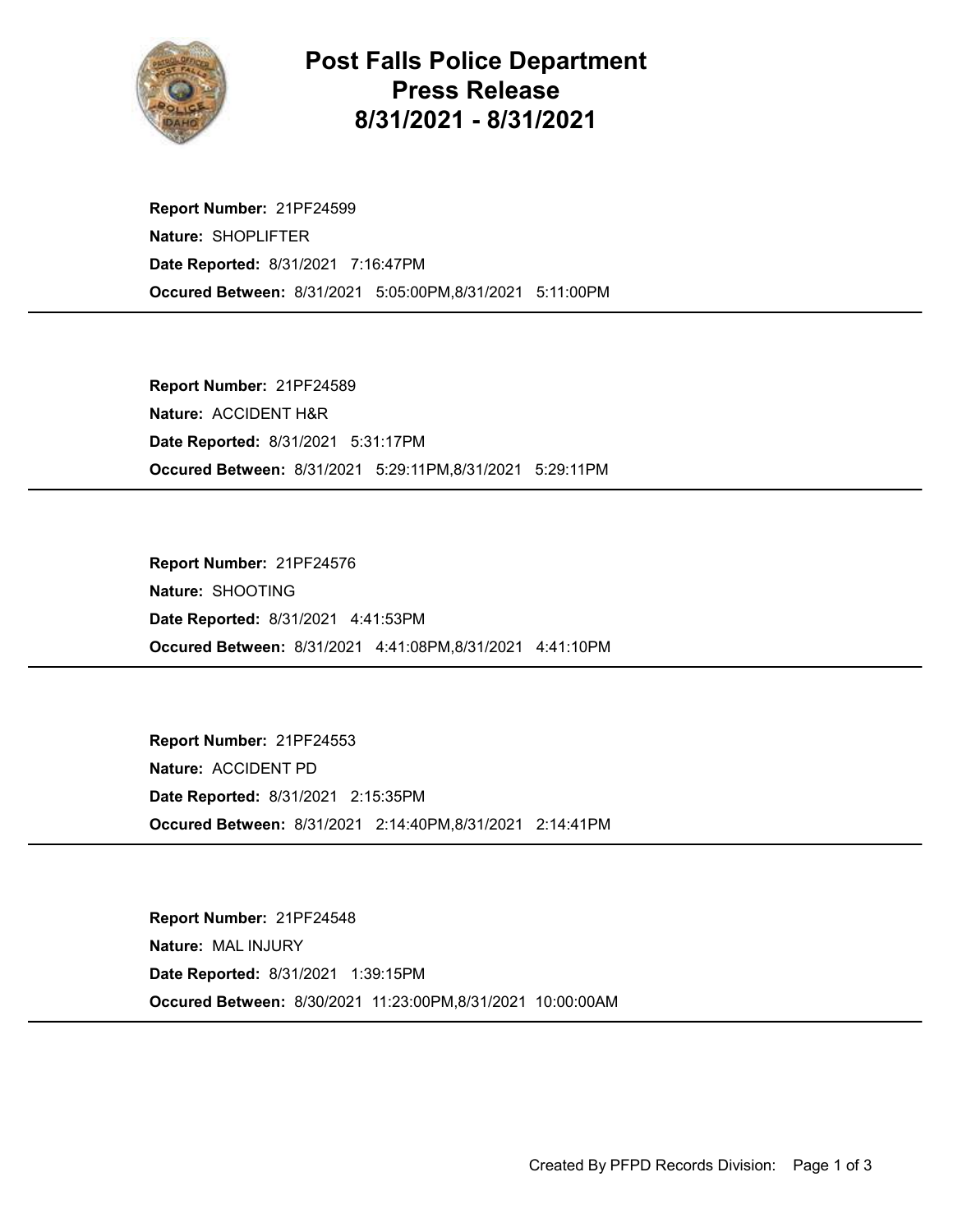Occured Between: 8/31/2021 12:58:50PM,8/31/2021 12:58:51PM Report Number: 21PF24543 Nature: ACCIDENT PD Date Reported: 8/31/2021 1:02:03PM

Occured Between: 8/31/2021 12:09:18PM,8/31/2021 12:09:18PM Report Number: 21PF24539 Nature: DOMESTIC DISPUT Date Reported: 8/31/2021 12:15:35PM

Occured Between: 8/31/2021 11:24:31AM,8/31/2021 11:24:31AM Report Number: 21PF24536 Nature: ANIMAL CONTAIN Date Reported: 8/31/2021 11:27:20AM

Occured Between: 8/31/2021 10:14:46AM,8/31/2021 10:14:46AM Report Number: 21PF24530 Nature: CODE VIOLATION Date Reported: 8/31/2021 10:15:28AM

Occured Between: 8/30/2021 5:45:00PM,8/31/2021 8:36:46AM Report Number: 21PF24521 Nature: SUICIDE Date Reported: 8/31/2021 8:37:01AM

Occured Between: 8/31/2021 7:33:15AM,8/31/2021 7:33:15AM Report Number: 21PF24517 Nature: ACCIDENT PD Date Reported: 8/31/2021 7:35:08AM